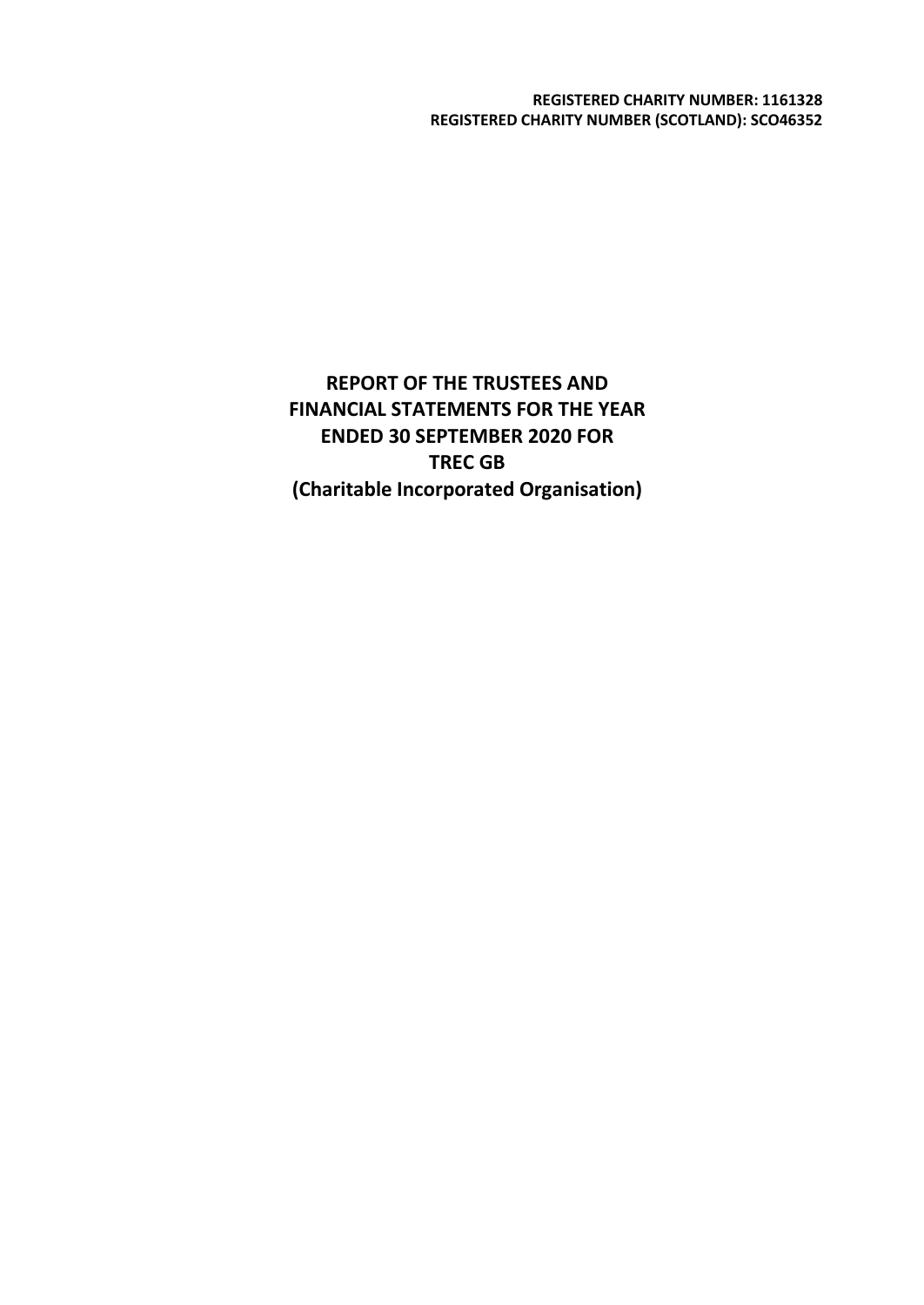### **REFERENCE AND ADMINISTRATIVE DETAILS OF THE CHARITY**

| <b>Trustees</b>                     | D Still<br>J Scott<br>C Cromarty<br>S Leggat<br>M Weston<br>A Marfleet<br>Z C Lawlor<br>A Gibson<br>D E Ralli | (resigned Sep 2020)<br>(Resigned Nov 2019)<br>(Resigned Nov 2019)<br>(Resigned Nov 2019)<br>(Resigned Nov 2019)<br>(Resigned Oct 2019)<br>K Whitehead (Resigned Nov 2019) | C Paine<br>V Warren<br>D Rogerson<br>J Snowdon<br>H Martin<br>L Owens<br>J Ralston<br>S Watson<br>J Kedward | (resigned Feb 2021)<br>(Resigned Nov 2019)<br>(Resigned Nov 2019)<br>(Resigned Nov 2019)<br>(Resigned Nov 2019)<br>(Resigned Nov 2019)<br>(Resigned Nov 2019) |  |
|-------------------------------------|---------------------------------------------------------------------------------------------------------------|---------------------------------------------------------------------------------------------------------------------------------------------------------------------------|-------------------------------------------------------------------------------------------------------------|---------------------------------------------------------------------------------------------------------------------------------------------------------------|--|
| <b>Registered Office</b>            |                                                                                                               |                                                                                                                                                                           | Rose Cottage<br>Aley<br>Over Stowey<br>Bridgewater<br>TA5 1HB                                               |                                                                                                                                                               |  |
| <b>Registered Office (Scotland)</b> |                                                                                                               |                                                                                                                                                                           | Hyndshawland Farm<br>Elsrickle<br><b>Biggar</b><br>South Lanarkshire<br><b>ML12 6RD</b>                     |                                                                                                                                                               |  |
| <b>Independent Examiner</b>         |                                                                                                               |                                                                                                                                                                           | M Melksham FCCA<br>Bush & Co Limited<br>2 Barnfield Crescent<br>Exeter<br><b>EX1 1QT</b>                    |                                                                                                                                                               |  |
| <b>Bankers</b>                      |                                                                                                               |                                                                                                                                                                           | <b>Barclays</b><br>Leicester<br><b>LE87 2BB</b>                                                             |                                                                                                                                                               |  |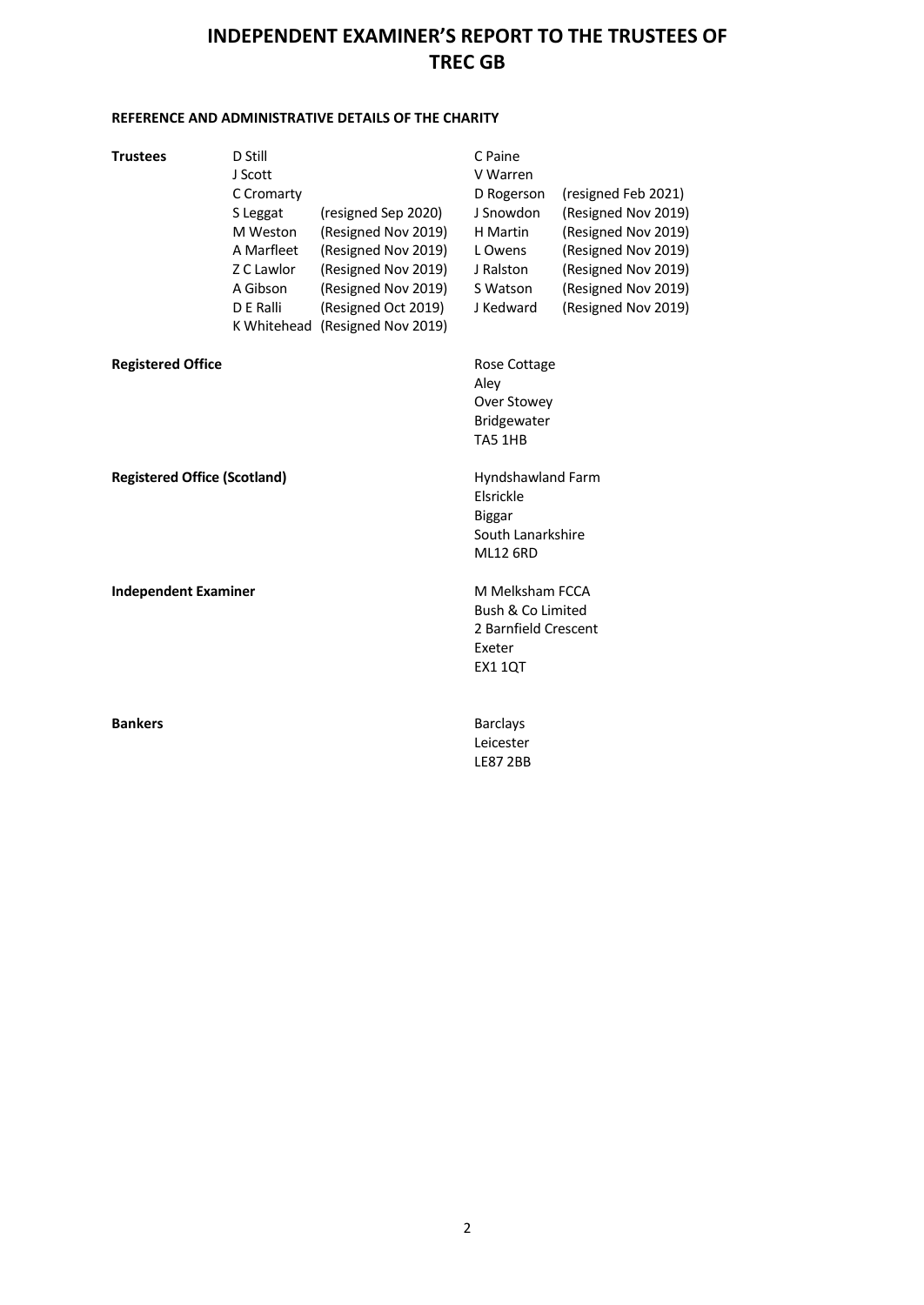#### **STRUCTURE GOVERNANCE AND MANAGEMENT**

#### **Governing Document and Charity Constitution**

TREC GB is a charitable incorporated organisation, registered on 20 April 2015, and governed by its constitution, which was amended to the Association Model on 13th September 2019.

#### **Appointment of New Trustees**

The initial Trustees of the current board were democratically elected by the voting members of the existing CIO (before the change in constitution) from those Trustees who submitted an application. With the decisions to shrink the size of the Board from nineteen to seven and to introduce the Governance Committees, it was decided that a period of Board stability was needed and that the election for any replacement, or additional, trustees should be postponed until 2021. Under the new TREC GB Constitution and with the disbanding of the old regional structure, the election of new trustees will seek nominations from the TREC GB membership across the whole of the TREC GB area (Great Britain and the Isle of Man) and all current TREC GB members will be able to vote.

### **Decision Making Structure**

The Board of Trustees meets by conference call on a regular basis, almost every month. During the year, the TREC GB structure was changed so that the Board is now supported by three Governance Committees (Development, Finance and Competitions); each led by one of the trustees. These Governance Committees also meeting regularly and each has a number of Working Groups reporting to it. Currently, there are ten Working Groups dealing with all aspects of the sport including finance, training, competition, marketing, and liaison with FITE (the World Governing Body for TREC). A Working Group will be asked to investigate and discuss an issue, then to make recommendations to the relevant Governance Committee which will discuss the matter further and make proposals to the Board as to whether a recommendation should be adopted and implemented by TREC GB. All documents (reports, recommendations and proposals) are presented to their intended recipients at least a week in advance of meetings to allow plenty of time for consideration.

### **OBJECTIVES AND ACTIVITIES**

### **The Charity's Objects**

The Charity's original objectives are as stated in the Governing Document (Constitution)

- The promotion, as the governing body of the sport of British TREC, of community participation in healthy recreation in horse riding.
- TREC is a sport intended to test the skills of a horse and rider in planning and executing a long distance ride in unfamiliar country.

### **The Charity's Activities**

Up until the COVID-19 restrictions were introduced, TREC GB continued to fulfil these objectives by delivering a number and range of training sessions (aimed at ensuring competition officials are able to retain consistency in standard of competition organisation and judging across the country) and supporting the organisation and delivery of both Summer and Winter TREC competitions. Unfortunately, with the COVID restrictions, TREC GB face-to-face training sessions had to be stopped; however, some on-line introductory and training refresher modules have been developed and have been well received. Although the Winter season was almost completed and a few Summer competitions and training events were able to go ahead in 2020, most Summer competitions had to be postponed or cancelled. However, TREC GB has continued to support its fifteen affiliated clubs throughout the year.

Membership was not so high this year as it was in the previous year. This is largely because a proportion of competitors do not normally rejoin TREC GB until the start of the Summer season and, of course, the 2020 season was hit by COVID so many never rejoined. Despite this, TREC GB continues to plan activities for its members and will aim to recover, and grow, its membership in the future.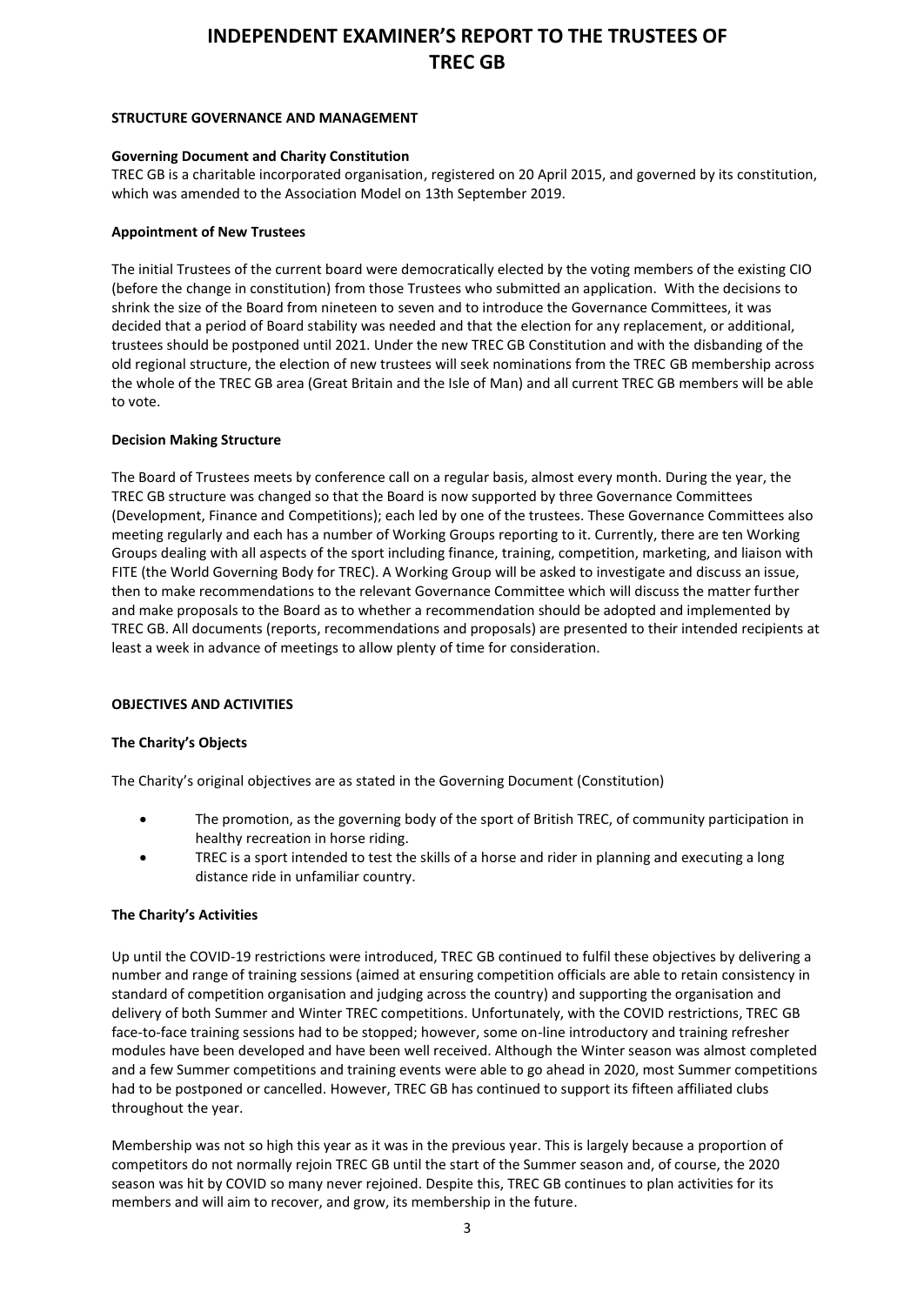#### **ACHIEVEMENTS AND PERFORMANCE (International)**

Britain was not the only country struggling with COVID restrictions and the meetings and competitions organised by FITE were also cancelled.

#### **FINANCIAL REVIEW**

This year TREC GB has been badly hit by Coronavirus. We managed to almost complete our Winter season but the Summer season was devastated and no championships were able to run. The Trustees worked hard to provide online entertainment for members and a Covid safe framework within which some clubs managed to run restricted events. This severely affected our income from events and membership figures were down as well.

For the coming year we have looked at reducing our admin commitment. We are showing a small unrestricted surplus of £2,539 over expenditure. This does include some booking fees paid by clubs for postponed competitions and held over for the next season. It was not a year to bring in fee or membership increases. This gives the charity carried forward unrestricted funds of £44,594.

#### **Reserves Policy**

The trustees have given due regard to charity commission guidance and aim to hold £30,000 (approx 6 months of expenditure in reserve). We are currently in lockdown and cannot foresee that we will have anything like a normal year and therefore our expenditure will be lower.

Unrestricted reserves are currently in excess of this at £44,594. We intend to use any spare funds to complete the next 5 phases of the new website. Membership and payment options are completed and a reports function for Trustees is now available, but there is still considerable work to do. We will be prudent in the coming year but it is not currently possible to estimate whether our clubs will be able to finish the Winter season or manage anything like a normal Summer season. Both of which TREC GB relies on for income. Lack of competitions obviously affects membership numbers.

On behalf of the Board of Trustees:

……………………………………

Trustee

Date:  $26|2|21$ 

I report on the accounts of TREC GB for the year ended 30 September 2020, which are set out on pages 6 and 7.

### **Respective Responsibilities of Trustees and Examiner**

The trustees (who are also the directors of the company for the purposes of company law) are responsible for the preparation of the accounts in accordance with the terms of the Charities and Trustee Investment (Scotland) Act 2005, the Charities Accounts (Scotland) Regulations 2006 and the Charities Act 2011. The charity's trustees consider that the audit requirements of Regulation 10(1) (a) to (c) of the Charities Accounts (Scotland) Regulations 2006 and Section 144(2) of the Charities Act 2011 do not apply and that an independent examination is needed.

Having satisfied myself that the Charity is not subject to audit under company law and is eligible for an independent examination it is my responsibility to: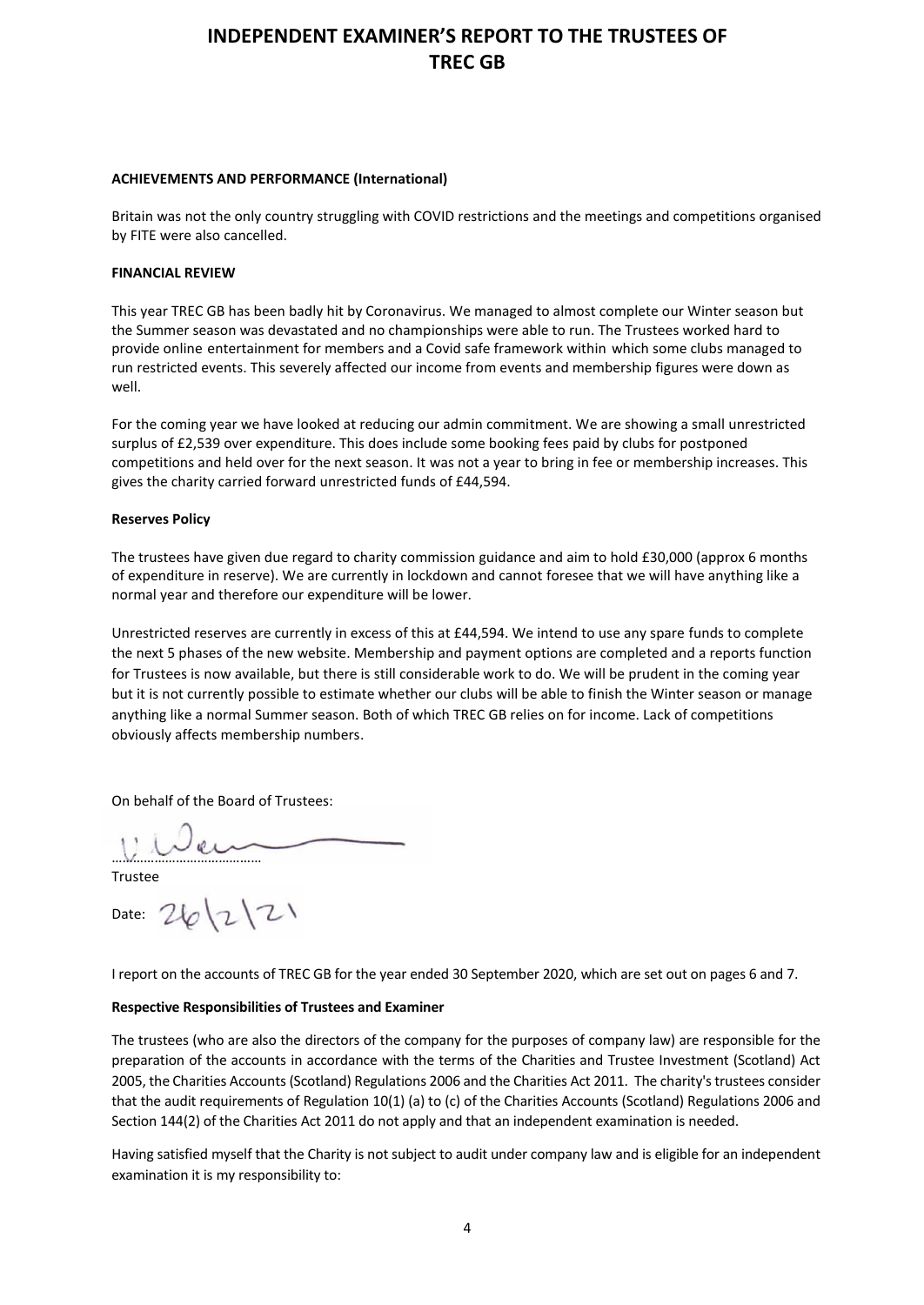- examine the accounts under section 44(1) (c) of the Charities and Trustee Investment (Scotland) Act 2005 and section 145(5)(b) of the Charities Act 2011;
- to follow the procedures laid down in the General Directions given by the Charity Commission under section 145(5)(b) of the Charities Act 2011; and
- to state whether particular matters have come to my attention.

#### **Basis of Independent Examiner's Report**

My examination was carried out in accordance with Regulation 11 of the Charities Accounts (Scotland) Regulations 2006 (the 2006 Accounts Regulations) and the General Directions given by the Charity Commission. An examination includes a review of the accounting records kept by the charity and a comparison of the accounts presented with those records. It also includes consideration of any unusual items or disclosures in the accounts, and the seeking of explanations from you as trustees concerning any such matters. The procedures undertaken do not provide all the evidence that would be required in an audit and, consequently, no opinion is given as to whether the accounts present a "true and fair view" and the report is limited to those matters set out in the statement below.

#### **Independent Examiner's Statement**

In connection with my examination, no matter has come to my attention:

- which gives me reasonable cause to believe that, in any material respect, the requirements
	- a) to keep accounting records in accordance with Section 44(1) (a) of the 2005 Act, Regulation 4 of the 2006 Accounts Regulations and section 130 of the Charities Act 2011; and
	- b) to prepare accounts which accord with the accounting records and comply with Regulation 9 of the 2006 Accounts Regulations and the requirements of the Charities Act 2011
- have not been met or to which, in my opinion, attention should be drawn in order to enable a proper understanding of the accounts to be reached.

**Matthew Melksham FCCA Bush & Co Limited Chartered Accountants 2 Barnfield Crescent Exeter EX1 1Q**

**Date** 26/02/2021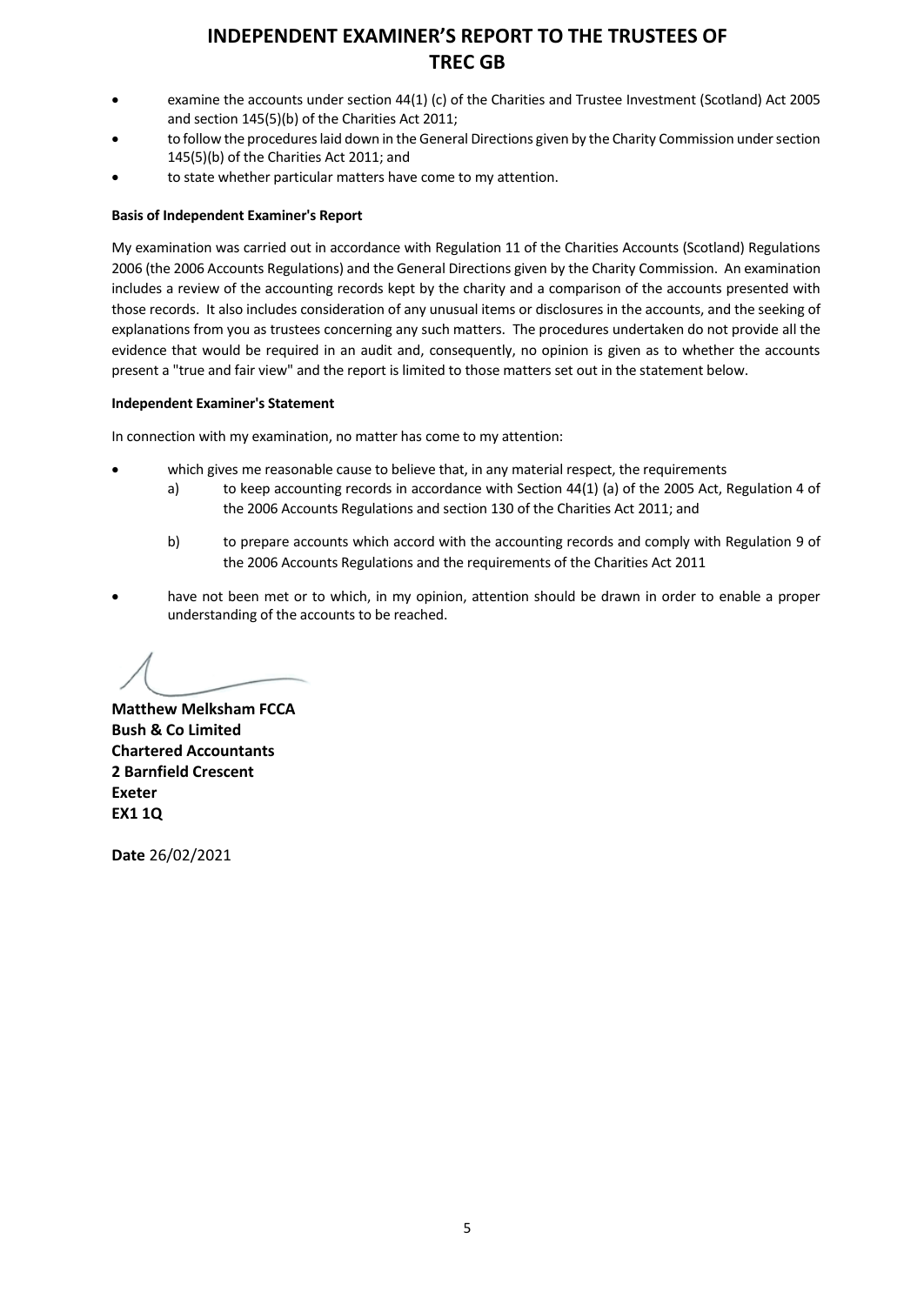# **TREC GB RECEIPTS & PAYMENTS ACCOUNTS FOR THE YEAR ENDED 30 SEPTEMBER 2020**

**Charity Number: 1161328 Scottish Charity Number: SCO46352**

|                              |                                          | 2020                     |                        |                   | 2019<br><b>Total</b>     |
|------------------------------|------------------------------------------|--------------------------|------------------------|-------------------|--------------------------|
|                              |                                          | <b>Unrestricted</b><br>£ | <b>Restricted</b><br>£ | <b>Total</b><br>£ | <b>Unrestricted</b><br>£ |
| <b>Receipts</b>              |                                          |                          |                        |                   |                          |
|                              | Membership fees from                     |                          |                        |                   | 16,716                   |
|                              | individuals                              | 17,135                   |                        | 17,135            |                          |
|                              | Membership fees from clubs               | 4,700                    |                        | 4,700             | 7,300                    |
|                              | Competitor fees                          | 6,506                    |                        | 6,506             | 12,133                   |
|                              | Championship income                      |                          |                        |                   | 24,209                   |
|                              | Maps income                              |                          |                        |                   | 1,795                    |
|                              | Rulebook income                          | 418                      |                        | 418               | 1,477                    |
|                              | Competition booking fees                 | 2,620                    |                        | 2,620             | 2,715                    |
|                              | Sponsorship                              | 325                      |                        | 325               | 650                      |
|                              | Donations                                | 1,402                    | 1,700                  | 1,402             | 237                      |
|                              | Clothing & fund raising                  |                          |                        |                   | 57                       |
|                              | League income                            | 6,686                    |                        | 6,686             | 6,039                    |
|                              | <b>Training book</b>                     | 655                      |                        | 655               | 865                      |
|                              | Course income                            | 235                      |                        | 235               | 310                      |
|                              | <b>Bank interest</b>                     | 76                       |                        | 76                | 90                       |
|                              | Auction                                  | 5,857                    |                        | 5,857             |                          |
| <b>Payments</b>              |                                          | 46,615                   | 1,700                  | 48,315            | 74,594                   |
|                              | Insurance                                | 8,112                    |                        | 8,112             | 8,860                    |
|                              | Championship expenses                    | 339                      |                        | 339               | 22,489                   |
|                              | Administration                           | 19,984                   |                        | 19,984            | 22,757                   |
|                              | Club refunds                             |                          |                        |                   | 4,330                    |
|                              | Maps                                     | 359                      |                        | 359               | 1,795                    |
|                              | Winter series                            | 575                      |                        | 575               | 595                      |
|                              | Printing (rulebooks)                     | 87                       |                        | 87                | 1,183                    |
|                              | Clothing/books                           |                          |                        |                   | 141                      |
|                              | League expenses                          | 6,952                    |                        | 6,952             | 6,939                    |
|                              | Rosettes                                 |                          |                        |                   | 514                      |
|                              | Training                                 | 1,273                    |                        | 1,273             | 469                      |
|                              | Conferences                              | 75                       |                        | 75                | 196                      |
|                              | Marketing                                | 1,995                    |                        | 1,995             |                          |
|                              | PayPal charges                           | 404                      |                        | 404               | 887                      |
|                              | Phone                                    | 313                      |                        | 313               | 336                      |
|                              | International                            | 849                      |                        | 849               | 1,286                    |
|                              | Accounting                               | 1,398                    |                        | 1,398             | 1,356                    |
|                              | Constitution (legal fees)                |                          |                        |                   | 1,376                    |
|                              | <b>Scoring Programme</b>                 | 542                      |                        | 542               | 1,557                    |
|                              | Website development                      | 819                      |                        | 819               |                          |
|                              | Donations                                |                          |                        |                   | 220                      |
|                              |                                          | 44,076                   | $\qquad \qquad -$      | 44,076            | 77,286                   |
|                              | <b>Excess of income over expenditure</b> | 2,539                    | 1,700                  | 4,239             | (2,692)                  |
| <b>Funds brought forward</b> |                                          | 42,055                   |                        | 42,055            | 44,747                   |
| Cash funds carried forward   |                                          | 44,594                   | 1,700                  | 46,294            | 42,055                   |